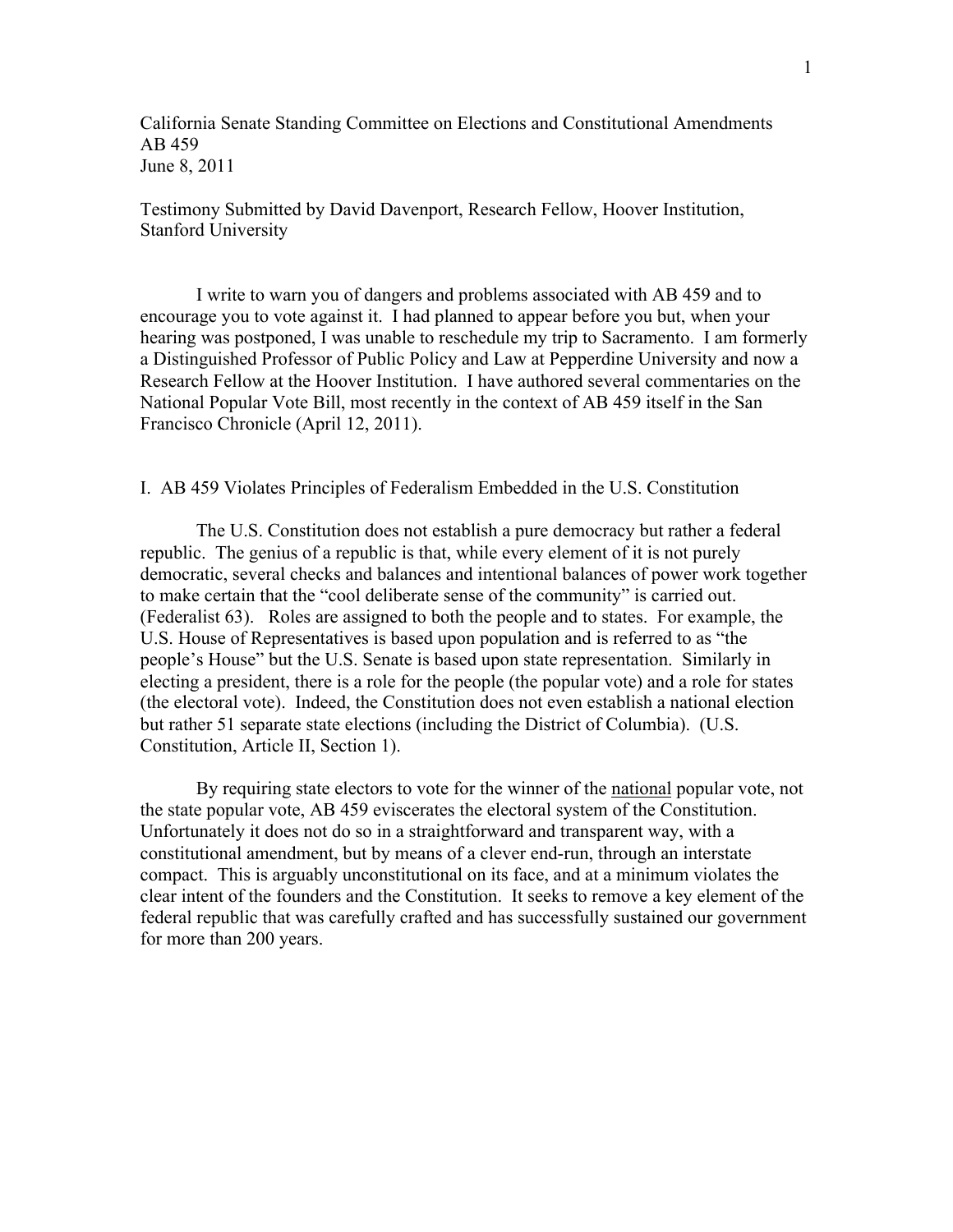II. By Essentially Eliminating the Electoral System, AB 459 Will Create a Number of Problems in Elections

Besides the fact that it is part of the federal republic, the elector system provides a number of benefits to the conduct of elections that will be lost if AB 459 and the National Popular Vote bill are enacted.

First, it changes the way candidates campaign. Presently candidates move around the country, visiting a number of so-called battleground states (some of which change each election) in search of key electoral votes. With a national popular vote, candidates will be incentivized to campaign in large population centers and through the media.

Second, under the electoral system, contested elections and subsequent recounts are generally limited to one or two states. Under a national popular vote, we will see national recounts with significant increases in expense and lengthy periods of uncertainty. Votes must be cumulated and counted at some level, and doing so state by state makes sense.

Third, other nations with only a national popular vote see a larger number of candidates, including candidates with little support, fragmenting the vote and rendering it more difficult for a winning candidate to have a majority of the votes cast.

III. If Reform is Needed, the Maine/Nebraska Approach Makes More Sense Than AB 459 and Is Constitutional

The primary concern of AB 459 proponents seems to be making California presidential elections more competitive and attracting more engagement by candidates, and the culprit in all this seems to be the winner-takes-all aspect of electoral voting. But both Maine and Nebraska have demonstrated there is another approach, which is within each state's powers under the Constitution: allocating electoral votes by Congressional district. This would make elections more competitive, since candidates would be competing across the congressional districts of the state for individual electoral votes, while also honoring the Constitution's electoral process and keeping electoral votes tied to California's voters, not those of other states. If members of the legislature are convinced that reform is needed, this would be a preferable next step from almost any point of view.

IV. The Interstate Compact Element of AB 459 is Questionable Constitutionally

Serious constitutional questions have been raised about the use of an interstate compact to effectuate the National Popular Vote Bill. At a minimum, it appears such a law would need to be approved by the U.S. Congress. There are also questions whether